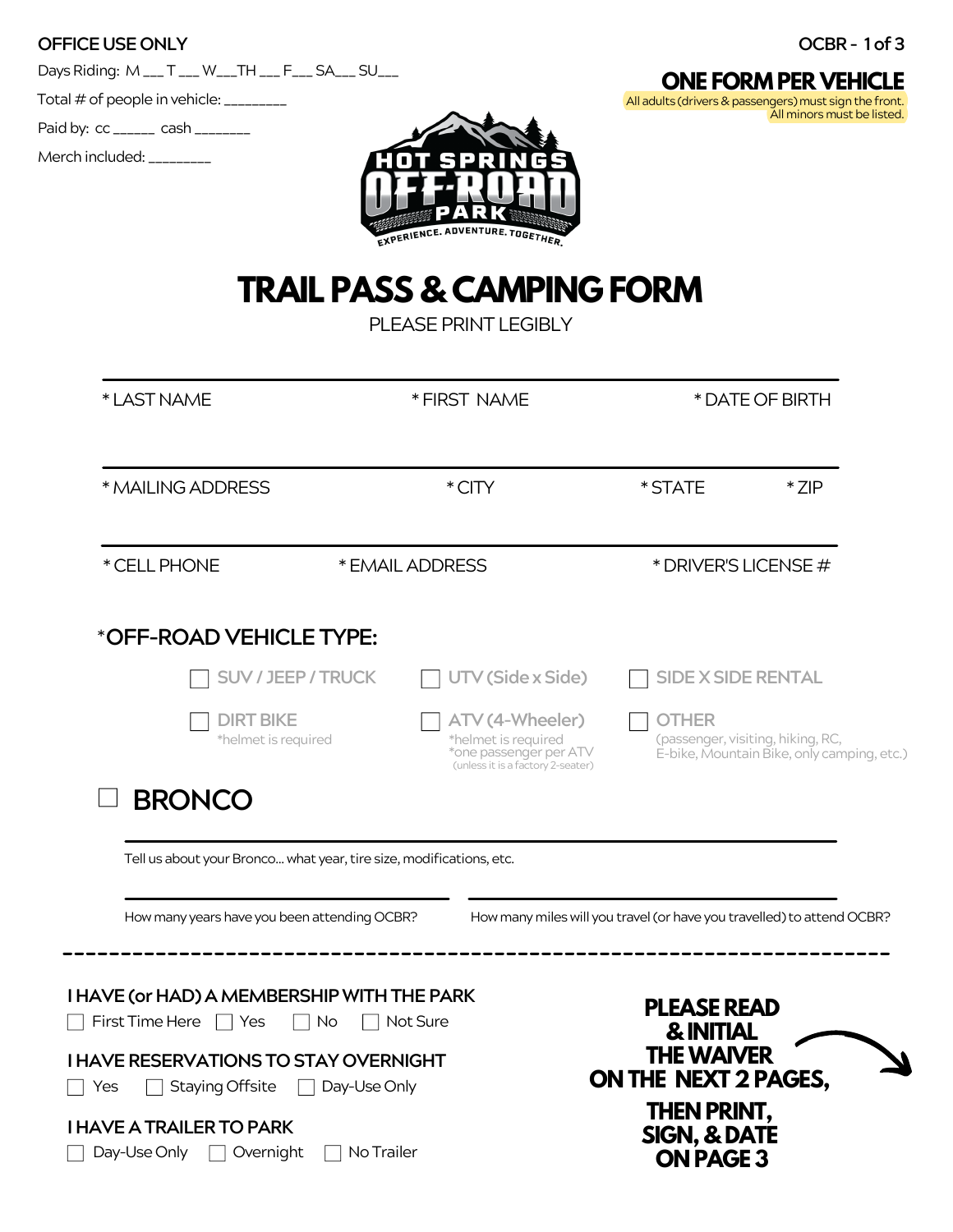

# **ASSUMPTION OF RISK - RELEASE &WAIVER OF LIABILITY OCBR- 2of 3 MEDIA & PUBLICITY RELEASE**

**ORVPARK LLC**, an Arkansas limited liability company doing business as **Hot Springs Off-Road Park** ("**ORVPARK**"), is an off-road recreational facility that allows customers to participate in off-road recreational activities ("offroading") including any and all ORV (off-road vehicles) including all automobiles (trucks, SUV's, Broncos, Jeeps, other road-approved off-road vehicles), ATV's, UTV's, motorcycles/dirt bikes, and other powered and non-powered off road vehicles and accessories.

**Oklahoma Classic Bronco Club ("Club")**, an Oklahoma not-for-profit corporation allows participants to register for and participate in the **2022 Oklahoma Classic Bronco Round-Up**.

**The undersigned Participant, or Parent or Legal Guardian of Participant, understands and agrees that off-roading** is an inherently dangerous activity, that carries with it an inherent risk of bodily harm, injury or death. In consideration of being permitted to participate in the activities and related events (collectively the "Activities") provided and facilitated by ORVPARK, **I hereby agree to the below for myself, my heirs, successors, and legal representatives:**

1. ASSUMPTION OF RISK: I fully understand the risks and completely voluntarily assume all risks, known and unknown, of participating in Activities, including the risk of death or serious bodily injury to myself or others, damage to personal property **belonging to myself or others.** Some risks ("Listed Risks") include, but are not limited to:

- GENERAL RISKS: slips, falls, or trips due to uneven ground, wet, icy, or slippery surfaces, dislodged rocks, turf, dirt, mud, falling or rolling rocks, dirt or unstable ground, and all other risks, known or unknown, relating to or resulting from the condition of the property;
- **HUMAN ERROR RISKS:** actions, failure to follow rules, regulations or instructions including all safety instructions, inadvertent inattentiveness, incorrect driving or riding techniques, errors in judgment, excessive speeding or reckless driving, failure to adequately train participants, failure to use or wear proper safety equipment, judgment errors in emergency care, and inadequate emergency training of personnel;
- **OFF-ROADING RISKS:** being injured by a vehicle, through being ejected, rollover, being hit or run over by off-road vehicles; vehicle equipment, component or safety equipment failure, whether due to inattentiveness, neglect, improper use or maintenance; failure to follow instructions; incorrect driving or riding techniques; errors in judgment; inadequate training; or purposeful or accidental assault and battery by a participant.

#### 2. AFFIRMATION OF MENTAL AND PHYSICAL HEALTH: *Lrepresent that I am in good mental and physical health and physically* able and ready to participate in the Activities, and do not have any physical illness, injury, or disability that would make my participation in these Activities unwise or unnecessarily risky or dangerous to myself or others.

#### **3. EXCULPATORY CLAUSE – WAIVER OF CLAIMS AGAINST ORVPARK AND CLUB FOR ALL CLAIMS, INCLUDING ORVPARK'S AND CLUB'S OWN NEGLIGENCE:**

I accept and assume all inherent dangers and risks of bodily injury, permanent disability, death, and/or property damage, even if caused, in whole or in part, by the negligence of ORVPARK or CLUB, and all of their respective members, managers, officers, directors, shareholders, affiliated organizations and entities, representatives and sponsors, and all volunteers, contractors, agents, members, and employees, and their heirs, successors and assigns (collectively the "ORVPARK Parties"). **Recognizing the possibilityofdeath andseriousbodily injury associated withparticipatinginthe Activities, I hereby agree to waive, release, hold** harmless, and/or discharge the ORVPĂRK Parties from any and all claims, demands, damages, losses, injuries, liabilities, obligations, costs, or expenses of any kind which are made or could be made by me, or on my behalf, or by my heirs or legal representatives as a result of my participation in the Activities, even though such claims may arise due to the negligence, **carelessness,orrecklessnessoftheORVPARKParties.**

**I understandandaccept that the ORVPARKParties are not responsible for injuries ordamages sustainedin theparticipation of theActivitieswhether thedamages areduetoanyof theListedRisksor anyother causewhatsoever.I assumefull responsibility** and liability from the time I enter the ORVPARK facility until I leave the ORVPARK facility. I hereby absolve and relieve the ORVPARK Parties from any liability by reason of or resulting from the condition of any rental, safety or other equipment at the **timeit isgiventome.Ibindandobligatemyself toholdtheORVPARKPartiesfreeandharmlessfromanyandallliabilityfromany claimsofthirdpersonsinconnectionwithorarisingoutofmyparticipationintheActivities.**

I understand that I am giving up my right to sue the ORVPARK Parties and giving up other valuable and substantial rights in exchange for being permitted to participate in the Activities.

4. ALCOHOL USE: I agree and understand that NO alcohol or other substances, legal or illegal, that may affect a Participant's **abilityor judgmentmaybeconsumedonthetrailor ridingareasofthepremises.If Ielecttoconsumealcoholorothersubstances** prior to or during my participation in the Activities, I agree to assume all risks, known and unknown, related to consuming such **alcoholorothersubstancesandagreetobefullyresponsibleandliableforanyandallclaims,demands,damages,losses,injuries, liabilities,obligations,costs,orexpensesofanykindwhichmayariseduetomyconsumptionof suchalcoholorother substances** (collectively the "Claims"). I hereby agree to indemnify, defend, and hold harmless the ORVPARK Parties from any such Claims.